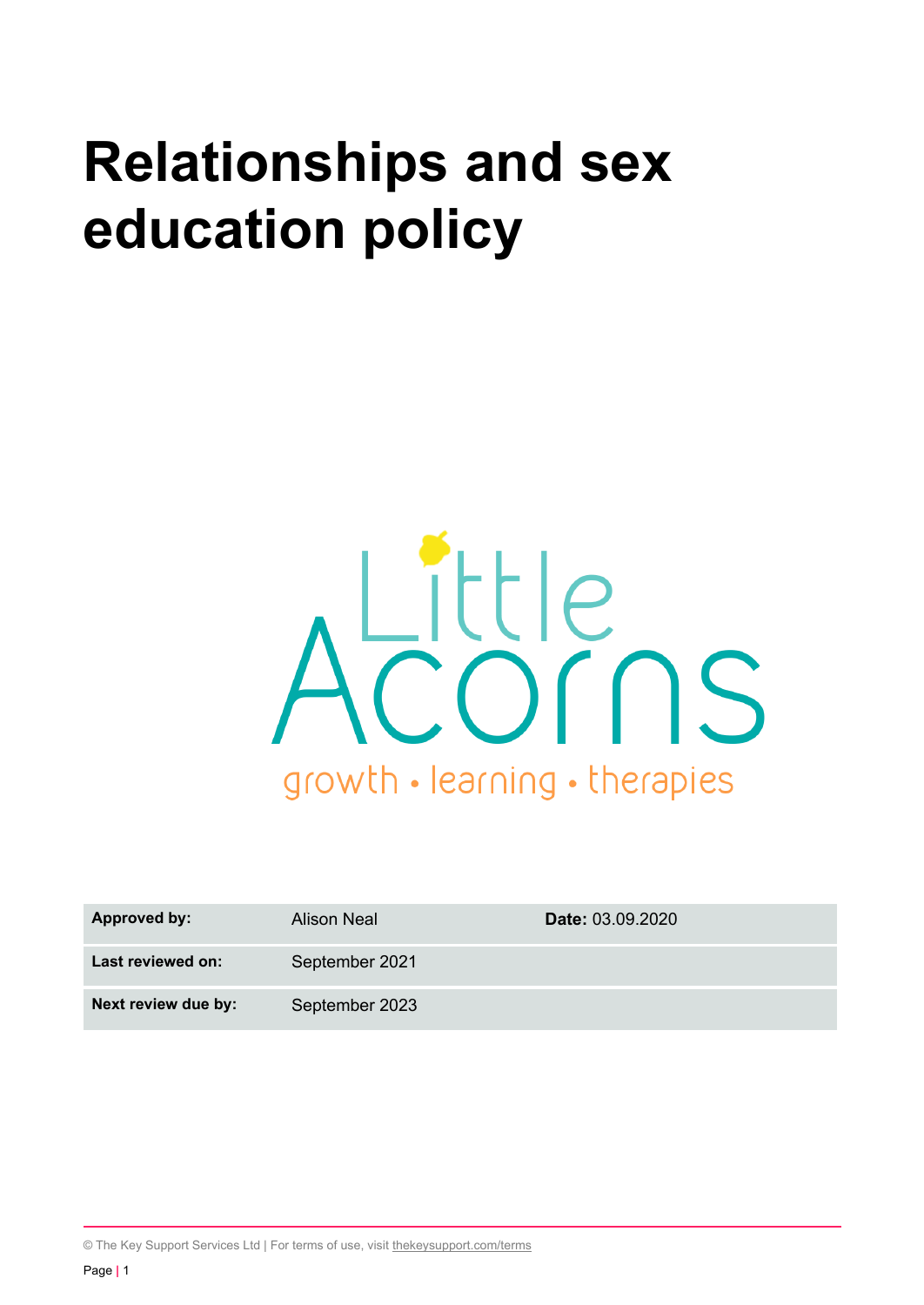# **Contents**

| 1. Aims                                                           | 3  |
|-------------------------------------------------------------------|----|
| 2. Statutory requirements                                         | 3  |
| 3. Policy development                                             | 4  |
| 4. Definition                                                     | 4  |
| 5. Curriculum                                                     | 5  |
| 6. Delivery of RSE                                                | 5  |
| 7. Roles and responsibilities                                     | 6  |
| 8. Parents' right to withdraw                                     | 7  |
| 9. Training                                                       | 7  |
| 10. Monitoring arrangements                                       | 7  |
| Appendix 1: Curriculum map                                        | 8  |
| Appendix 2: By the end of primary school pupils should know       | 9  |
| Appendix 2: By the end of secondary school pupils should know     | 11 |
| Appendix 3: Parent form: withdrawal from sex education within RSE | 14 |
|                                                                   |    |

## <span id="page-1-0"></span>**1. Aims**

The aims of relationships and sex education (RSE) at our school are to:

- Provide a framework in which sensitive discussions can take place
- Prepare pupils for puberty, and give them an understanding of sexual development and the importance of health and hygiene
- Help pupils develop feelings of self-respect, confidence, and empathy
- Create a positive culture around issues of sexuality and relationships
- Teach pupils the correct vocabulary to describe themselves and their bodies

We believe every child has the right to an exciting, varied curriculum to meet their individual needs. We work closely with others to ensure the best possible outcomes for each child. We want to equip every pupil with the skills and knowledge they need to lead healthy, productive lives and this is taught through the stand alone RSE lesson. Many of our children have complex needs and challenging circumstances, we look beyond this to find the potential of each child.

## <span id="page-1-1"></span>**2. Statutory requirements**

As an independent school we must provide relationships education to all pupils as per section 34 of the [Children](http://www.legislation.gov.uk/ukpga/2017/16/section/34/enacted) and Social work act 2017.

We do not have to follow the National Curriculum but we are expected to offer all pupils a curriculum that is similar to the National Curriculum including requirements to teach science which would include the elements of sex education contained in the science curriculum.

In teaching RSE, we are required by our funding agreements to have regard to quidance issued by the secretary of state as outlined in section 403 of the [Education](http://www.legislation.gov.uk/ukpga/1996/56/contents) Act 1996.

<sup>©</sup> The Key Support Services Ltd | [thekeysupport.com/terms](https://thekeysupport.com/terms-of-use)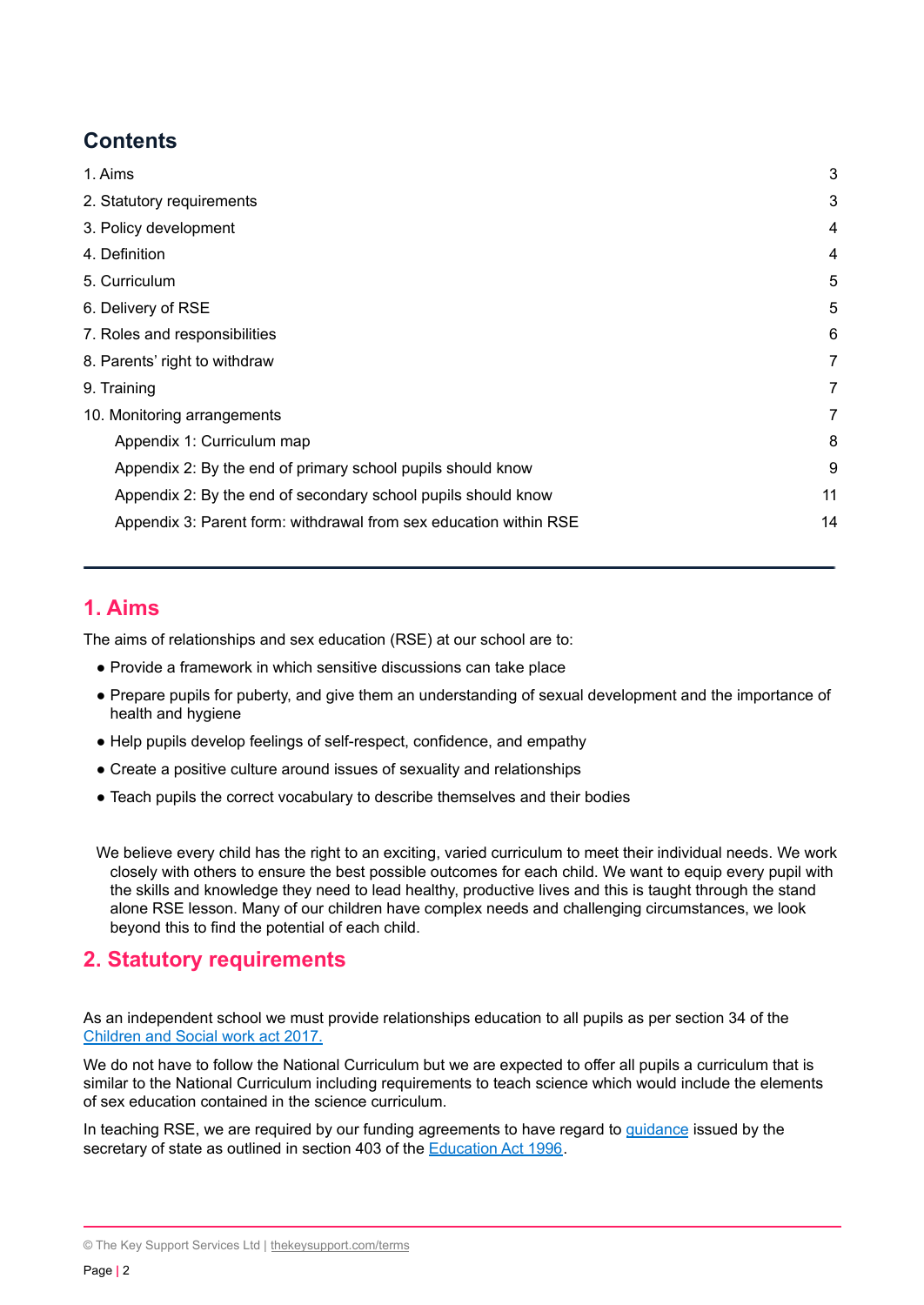<span id="page-2-0"></span>At Little Acorns School we teach Relationship Sex Education as set out in this policy.

## **3. Policy development**

This policy has been developed in consultation with staff, pupils, and parents or legal guardians. The consultation and policy development process involved the following steps:

- 1. Review a member of staff or working group pulled together all relevant information including relevant national and local guidance
- 2. Staff consultation all school staff were given the opportunity to look at the policy and make recommendations
- 3. Parent/stakeholder consultation parents and any interested parties were invited to attend a meeting about the policy
- 4. Pupil consultation we investigated what exactly pupils want from their RSE
- 5. Ratification once amendments were made; the policy was shared with governors and ratified

## **4. Definition**

RSE is about the emotional, social, and cultural development of pupils, and involves learning about relationships, sexual health, sexuality, healthy lifestyles, diversity, and personal identity.

RSE involves a combination of sharing information and exploring issues and values.

<span id="page-2-1"></span>RSE is not about the promotion of sexual activity.

## **5. Curriculum**

Our curriculum is set out as per Appendix 1 but we may need to adapt it as and when necessary.

We have developed the curriculum in consultation with parents, and legal guardians of pupils and staff, taking into consideration the mental age, needs, feelings and previous experience of pupils. If pupils ask questions outside the scope of this policy, teachers will respond in an appropriate manner, so they are fully informed and do not seek answers online.

Primary sex education will focus on:

- Preparing boys and girls for the changes that adolescence brings
- How a baby is conceived and born

<span id="page-2-2"></span>For more information about our curriculum, see our curriculum map in Appendix 1.

## **6. Delivery of RSE**

RSE is taught within the personal, social, health and economic (PSHE) education curriculum. Biological aspects of RSE are taught within the science curriculum, and other aspects are included in religious education (RE).

Pupils also receive stand-alone sex education sessions delivered by Alison Neal.

Relationships education focuses on teaching the fundamental building blocks and characteristics of positive relationships including:

● Families and people who care for me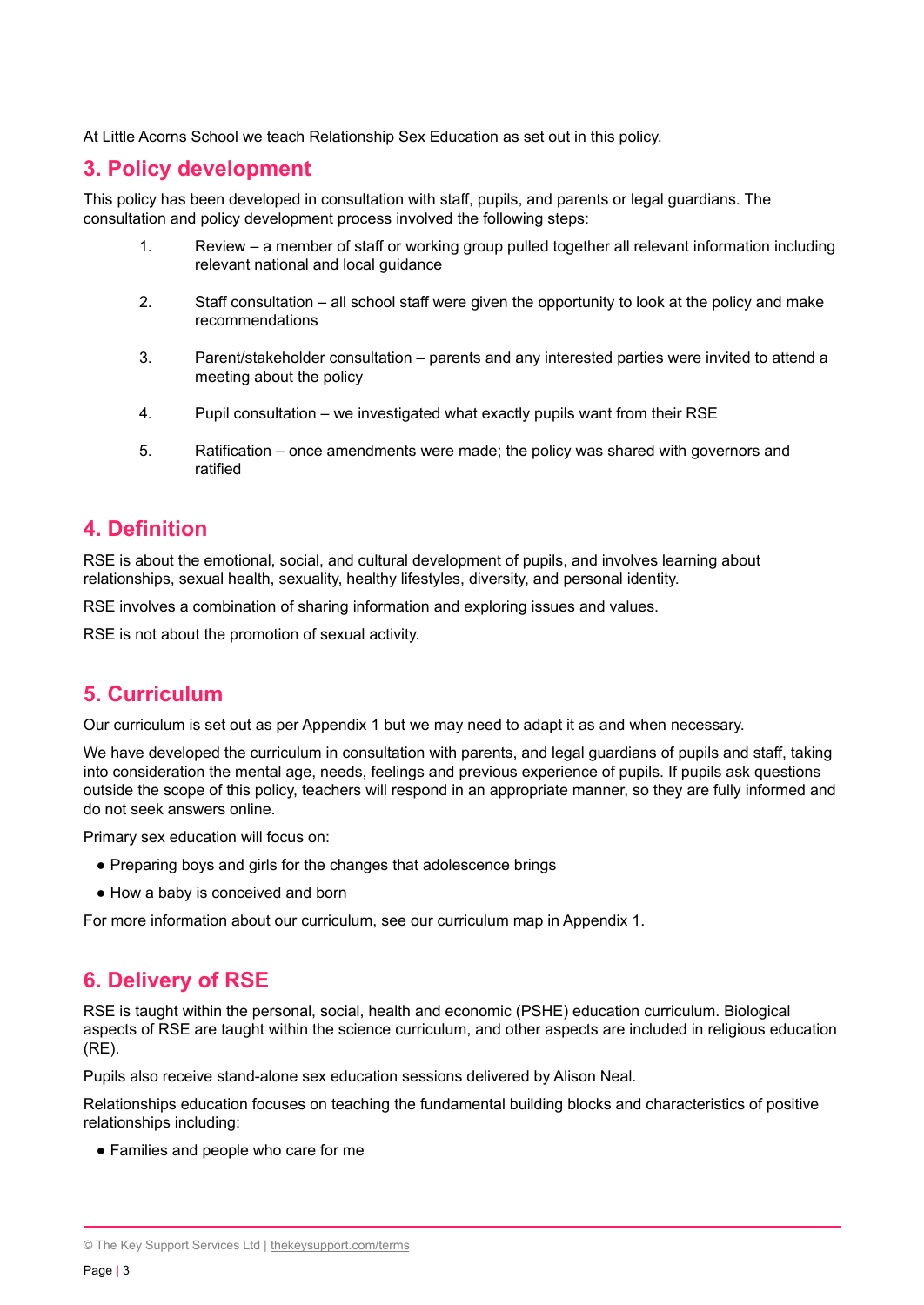- Caring friendships
- Respectful relationships
- Online relationships
- Being safe

We also focus on giving young people the information they need to help them develop healthy, nurturing relationships of all kinds depending on their age and personal history this includes:

- Families and the different structures
- Respectful relationships, including friendships, and family.
- Online and media
- Keeping themselves safe
- Intimate and sexual relationships, including sexual health
- Inappropriate relationships, right to say no

For more information about our RSE curriculum, see Appendices 1 and 2.

These areas of learning are taught within the context of family life taking care to ensure that there is no stigmatisation of children based on their home circumstances (families can include single parent families, LGBT parents, families headed by grandparents, adoptive parents, foster parents/carers amongst other structures) along with reflecting sensitively that some children may have a different structure of support around them (for example: looked after children or young carers).

## <span id="page-3-0"></span>**7. Roles and responsibilities**

#### **7.1 The governing board**

The governing board will approve the RSE policy and hold Alison Neal to account for its implementation.

#### **7.2 The headteacher**

Alison Neal is responsible for ensuring that RSE is taught consistently across the school, and for managing requests to withdraw pupils from non-statutory components of RSE (see section 8).

#### **7.3 Staff**

Staff are responsible for:

- Delivering RSE in a sensitive way
- Modelling positive attitudes to RSE
- Monitoring progress
- Responding to the needs of individual pupils
- Responding appropriately to pupils whose parents or carers wish them to be withdrawn from the non-statutory components of RSE

Staff do not have the right to opt out of teaching RSE. Staff who have concerns about teaching RSE are encouraged to discuss this with Alison Neal.

Staff teaching the curriculum are Alison Neal, Emma Longshaw.

#### **7.4 Pupils**

<sup>©</sup> The Key Support Services Ltd | [thekeysupport.com/terms](https://thekeysupport.com/terms-of-use)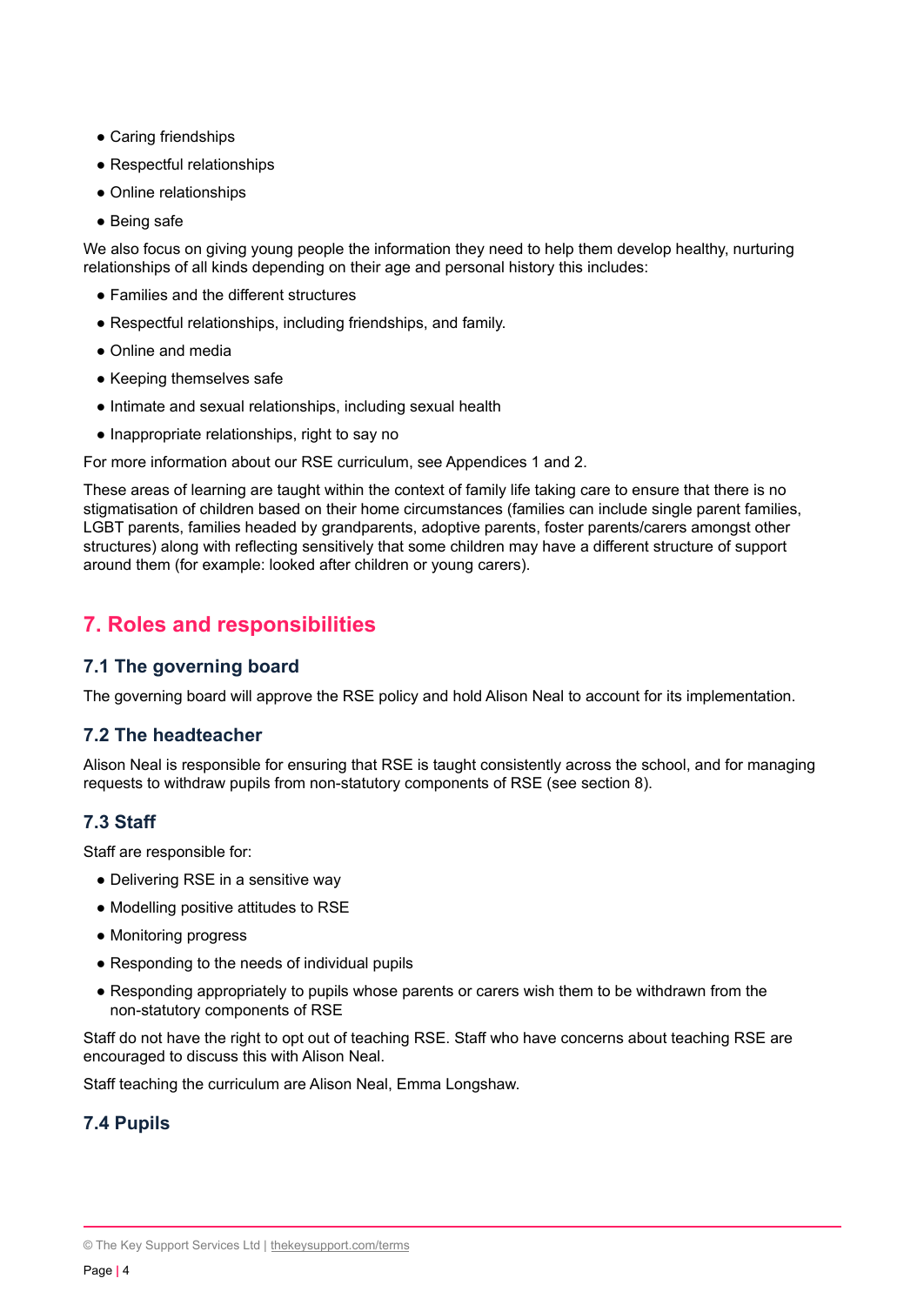Pupils are expected to engage fully in RSE and, when discussing issues related to RSE, treat others with respect and sensitivity. Any disclosures will be handled in line with the safeguarding policy and procedure, the school DSL will be informed and actioned accordingly.

## <span id="page-4-0"></span>**8. Parents' right to withdraw**

For primary school age parents or carers do not have the right to withdraw their children from relationships education.

Parents have the right to withdraw their children from the non-statutory components of sex education within RSE.

Requests for withdrawal should be put in writing using the form found in Appendix 3 of this policy and addressed to the headteacher.

Alternative work will be given to pupils who are withdrawn from sex education.

For secondary age children parents or carers have the right to withdraw their children from the non-statutory components of sex education within RSE up to and until 3 terms before the child turns 16. After this point, if the child wishes to receive sex education rather than being withdrawn, the school will arrange this.

Requests for withdrawal should be put in writing using the form found in Appendix 3 of this policy and addressed to the headteacher.

A copy of withdrawal requests will be placed in the pupil's educational record. Alison Neal will discuss the request with parents and take appropriate action.

<span id="page-4-1"></span>Alternative work will be given to pupils who are withdrawn from sex education.

## **9. Training**

Staff are trained on the delivery of RSE as part of their induction and it is included in our continuing professional development calendar.

The headteacher will also invite visitors from outside the school, such as school nurses or sexual health professionals, to provide support and training to staff teaching RSE.

## <span id="page-4-2"></span>**10. Monitoring arrangements**

The delivery of RSE is monitored by Alison Neal through:

Monitoring activities includes:

Planning scrutinizes

Power point presentations

**Worksheets** 

Discussions in groups

Discussions 1:1 where needed

Pupils' development in RSE is monitored by class teachers as part of our internal assessment systems.

This policy will be reviewed by Alison Neal annually. At every review, the policy will be approved by the governing board and Alison Neal.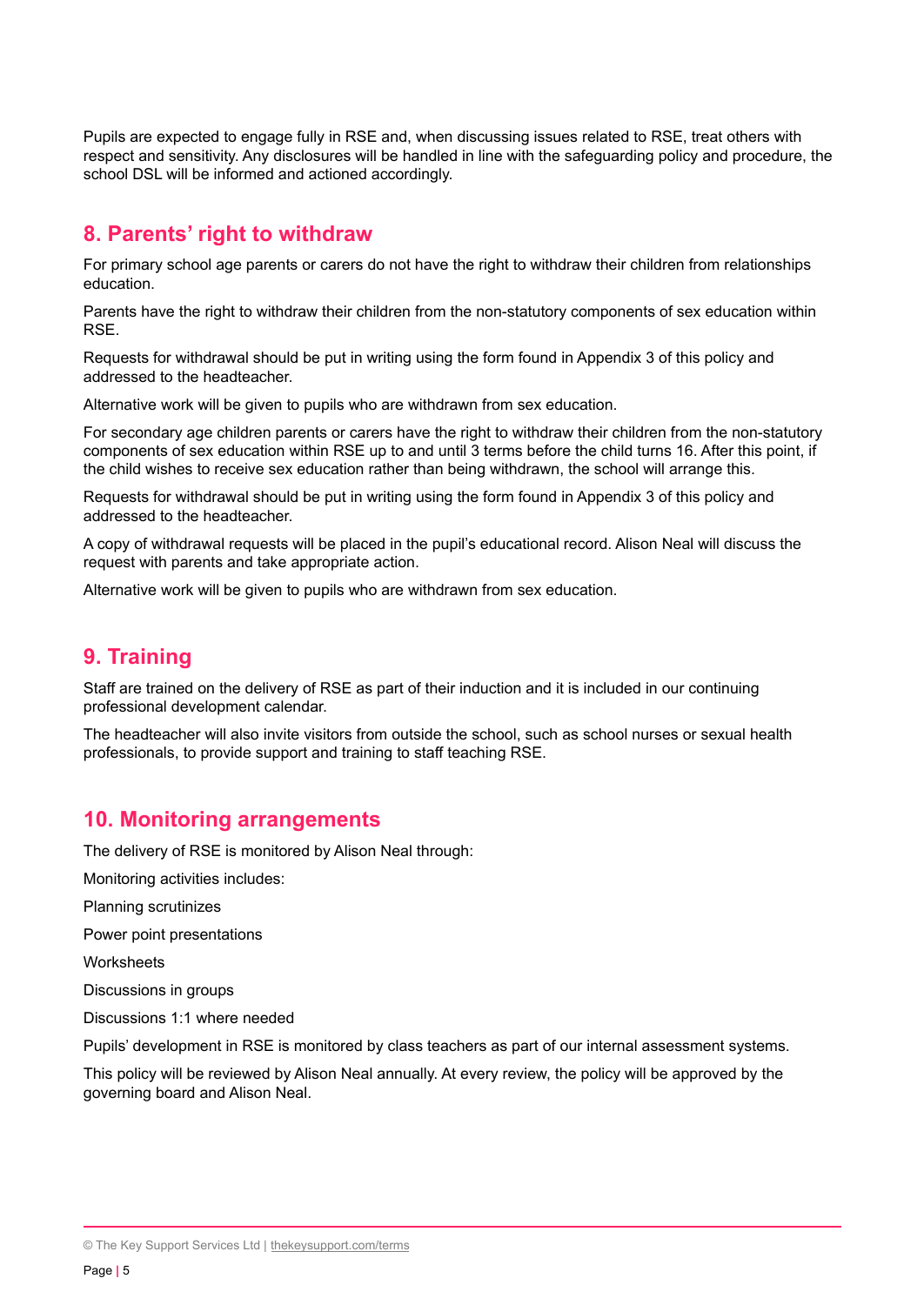<sup>©</sup> The Key Support Services Ltd | [thekeysupport.com/terms](https://thekeysupport.com/terms-of-use)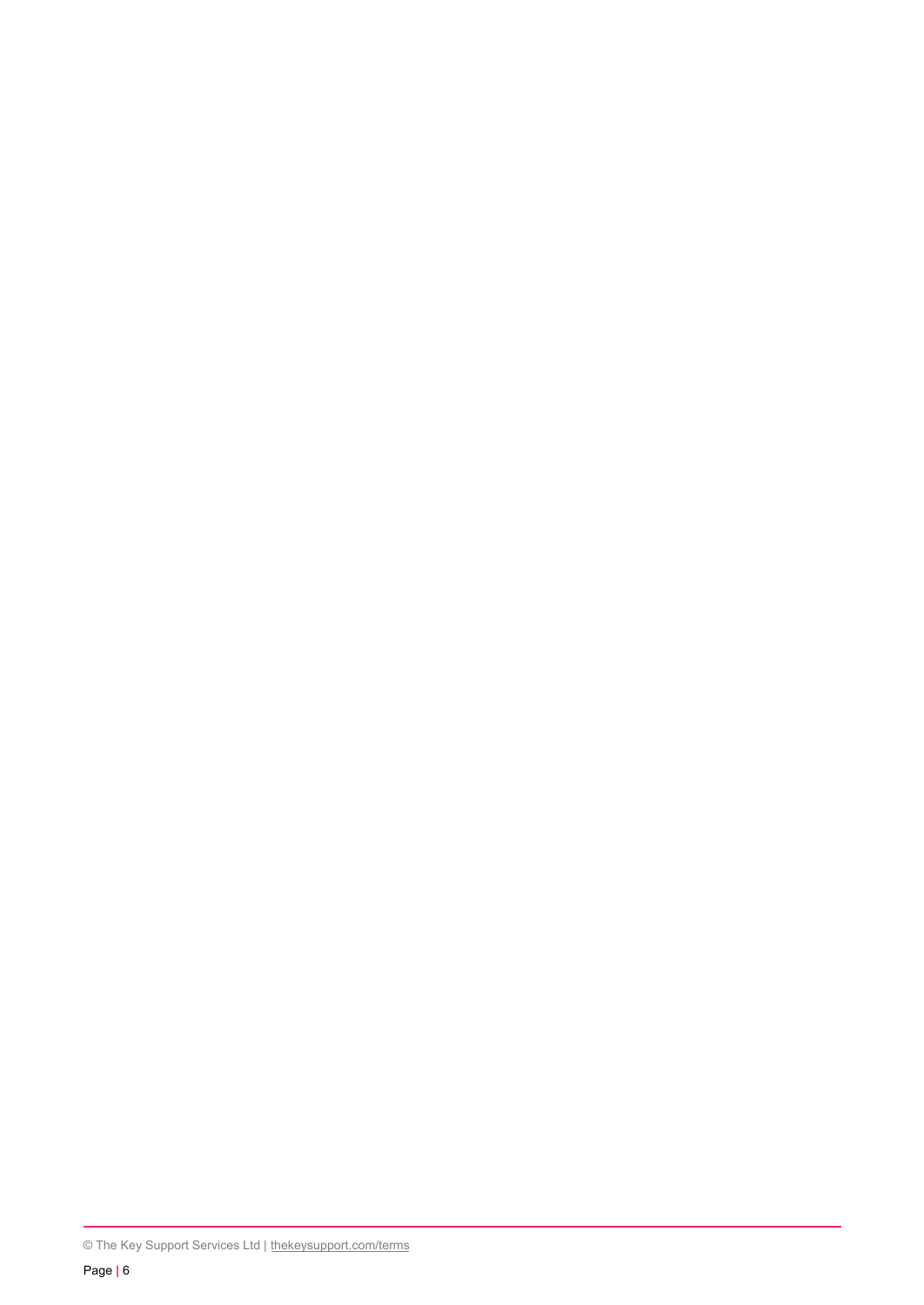**Appendix 1: Curriculum map**

## **Relationships and sex education curriculum map**

<span id="page-6-0"></span>

| YEAR GROUP   | <b>TERM</b> | TOPIC/THEME DETAILS                                                                                                                                                                                                                                                                                                                                                                                                                                                                                                                                                                                                                                                                                                                                                                                                                                                                                                                                                                                                                                             | <b>RESOURCES</b>                                                                                  |
|--------------|-------------|-----------------------------------------------------------------------------------------------------------------------------------------------------------------------------------------------------------------------------------------------------------------------------------------------------------------------------------------------------------------------------------------------------------------------------------------------------------------------------------------------------------------------------------------------------------------------------------------------------------------------------------------------------------------------------------------------------------------------------------------------------------------------------------------------------------------------------------------------------------------------------------------------------------------------------------------------------------------------------------------------------------------------------------------------------------------|---------------------------------------------------------------------------------------------------|
| EYF / Year 1 | Term 1      | It is my body, my business<br>All children should be able to<br>• explain how much sleep they need<br>• discuss why exercise is good for them<br>• understand they can choose what happens to their bodies<br>• list healthy snacks<br>• know to ask a trusted adult if uncertain about whether something is<br>safe to eat or drink<br>• demonstrate hygienic ways to look after their bodies.<br>Most children will be able to<br>• describe their daily bedtime routine<br>• explain what happens if you do not exercise regularly<br>• explain that other people have rights for their own body<br>. list some foods that are good to have once a week<br>• identify hazard signs that mean something is dangerous<br>• explain what germs are and why people need to keep clean.<br>Some children will be able to<br>• explain how exercise helps us feel happy<br>• explain how getting enough sleep helps us to feel good<br>• verbalize the difference between normal and serious problems<br>• explain that some foods are more nutritious than others | https://www.twinkl.co.uk/resources/twinkl-<br>life/pshce-twinkl-life/year-1-pshce-twinkl-li<br>fe |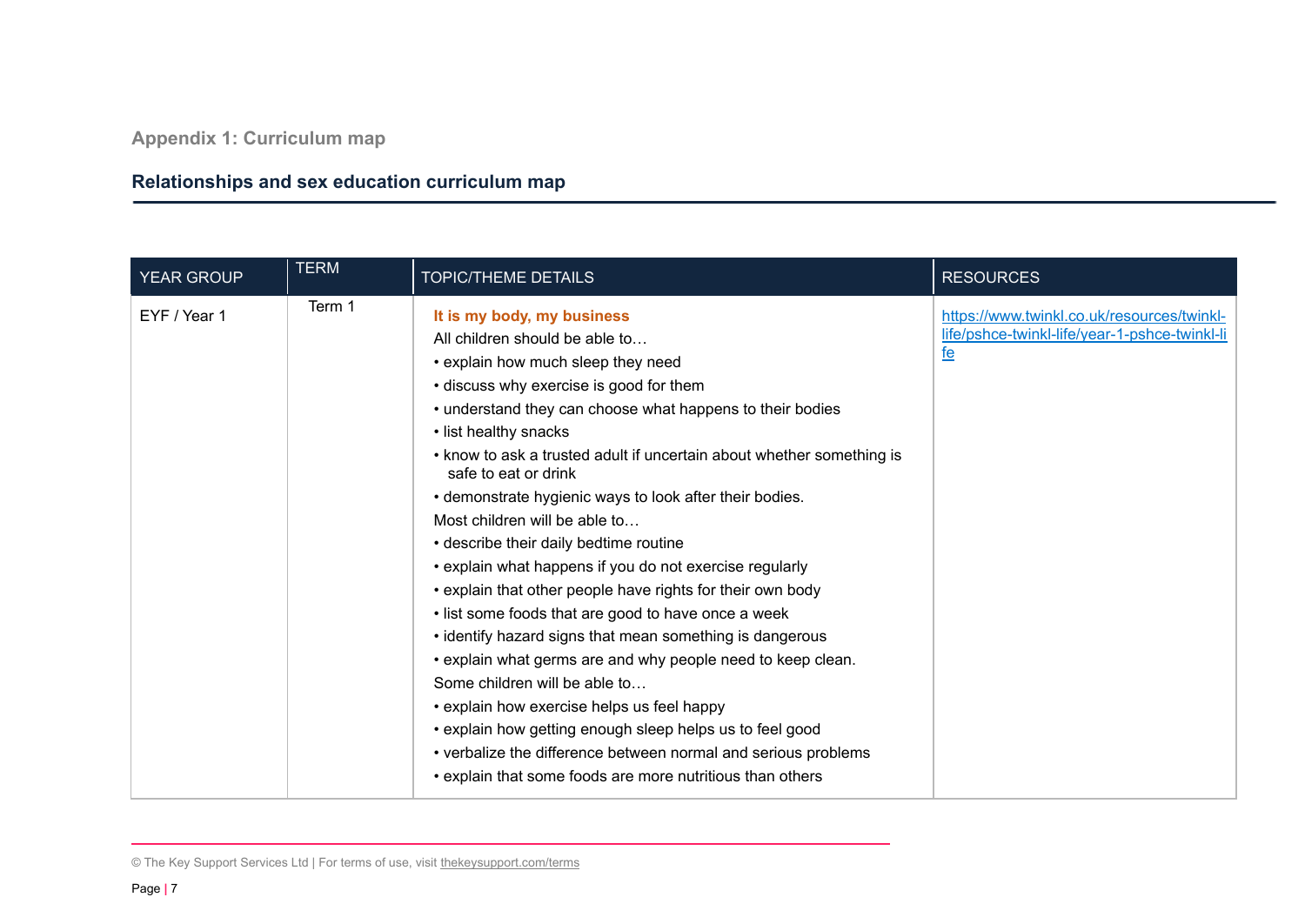|              |        | • know what is not safe to eat or drink<br>• explain that there are good and bad germs, and that we need to<br>protect against the bad ones.                                                                                                                                                                                                                                                                                                                                                                                                                                                                                                                                                                                                                                                                                                                                                                                                                                                                                                   |                                                                                                          |
|--------------|--------|------------------------------------------------------------------------------------------------------------------------------------------------------------------------------------------------------------------------------------------------------------------------------------------------------------------------------------------------------------------------------------------------------------------------------------------------------------------------------------------------------------------------------------------------------------------------------------------------------------------------------------------------------------------------------------------------------------------------------------------------------------------------------------------------------------------------------------------------------------------------------------------------------------------------------------------------------------------------------------------------------------------------------------------------|----------------------------------------------------------------------------------------------------------|
| EYF / Year 1 | Term 2 | <b>Aiming High</b><br>All children should be able to<br>• discuss their star qualities<br>• identify what a positive learning attitude is<br>• talk about jobs they can do when they grow up<br>• discuss what skills and interests are needed for different jobs<br>• talk about hopes they have for the future<br>• discuss what they are looking forward to about next year.<br>Most children will be able to<br>• identify star qualities in others<br>• give examples of positive learning attitude statements<br>• identify attributes they have that would suit them to a desired job<br>• challenge stereotypes<br>· discuss their ambitions<br>. identify ways next year will be different and explain why they think this.<br>Some children will be able to<br>• explain why a positive learning attitude is helpful<br>• explain what steps they can take to achieve future ambitions<br>• explain why stereotypes need to be challenged<br>• identify why routines and responsibilities might change as they go<br>through school. | https://www.twinkl.co.uk/resources/twinkl-<br>life/pshce-twinkl-life/year-1-pshce-twinkl-li<br><u>fe</u> |
| EYF / Year 1 | Term 3 | <b>Money Matters</b><br>All children should be able to<br>• discuss where money comes from<br>• talk about reasons people go to work                                                                                                                                                                                                                                                                                                                                                                                                                                                                                                                                                                                                                                                                                                                                                                                                                                                                                                           | https://www.twinkl.co.uk/resources/twinkl-<br>life/pshce-twinkl-life/year-1-pshce-twinkl-li<br><u>fe</u> |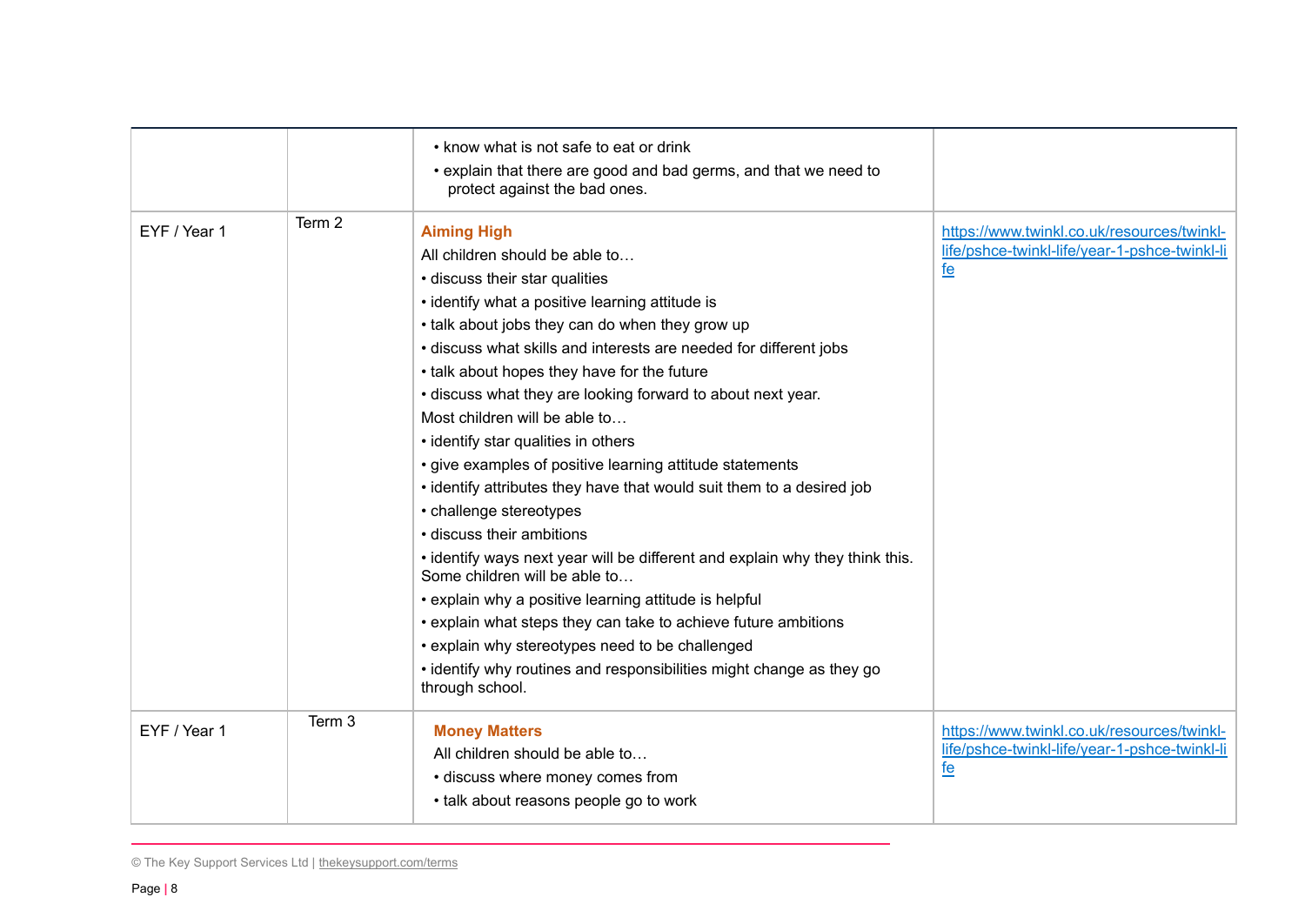|             |        | • discuss payment resources we can use to spend money<br>• consider why and how people might get into debt<br>• identify things they want and need<br>• explain ways we can keep track of what we spend.<br>Most children will be able to<br>• discuss some of the consequences of debt<br>• talk about the importance of prioritizing our spending<br>• discuss advertisements that try to influence what we buy<br>• explain why it is important to keep track of what we spend.<br>Some children will be able to<br>• consider how people can try to avoid debt<br>• talk about how prioritizing can lead to saving money for expenses we<br>might need<br>• discuss why advertisements try to influence what we buy<br>• identify how keeping track of our spending can help us prioritize and |                                                                                                          |
|-------------|--------|----------------------------------------------------------------------------------------------------------------------------------------------------------------------------------------------------------------------------------------------------------------------------------------------------------------------------------------------------------------------------------------------------------------------------------------------------------------------------------------------------------------------------------------------------------------------------------------------------------------------------------------------------------------------------------------------------------------------------------------------------------------------------------------------------|----------------------------------------------------------------------------------------------------------|
| EYF /Year 1 | Term 4 | save for other spending that we need to do.<br><b>Team</b><br>All children should be able to<br>• show the teams they belong to through cutting out appropriate images<br>• follow instructions and create a tower by applying good listening<br>• use key vocabulary and Acts of Kindness Poster to think of ways to<br>show kindness to others<br>• work in a group to discuss what they could do if they saw others being<br>teased or bullied, using Chase the Cheetah to support if necessary<br>. Work as a group to sort thoughts given into helpful and not-so-helpful<br>thought categories<br>. Sort images of behaviours into good and not-so-good choices.<br>Most children will be able to                                                                                            | https://www.twinkl.co.uk/resources/twinkl-<br>life/pshce-twinkl-life/year-1-pshce-twinkl-li<br><u>fe</u> |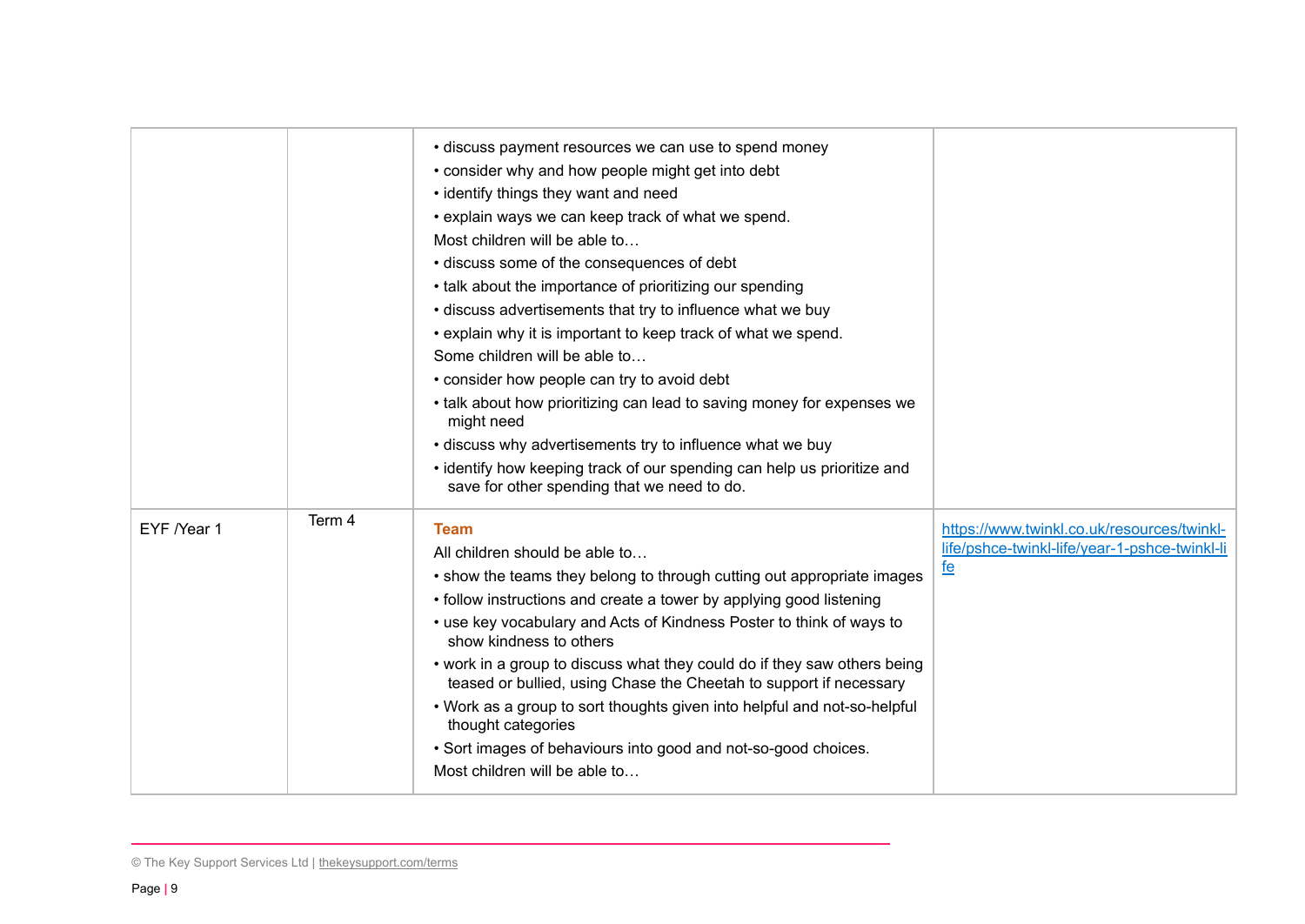|             |        | • show the teams they belong to through pictures, name these teams<br>and explain how it feels to be a part of the team |  |
|-------------|--------|-------------------------------------------------------------------------------------------------------------------------|--|
|             |        | • create a picture by using good listening to follow instructions                                                       |  |
|             |        | • create a chain of kindness by thinking of their own idea of a way to be<br>kind                                       |  |
|             |        | • draw or write ways to deal with teasing or bullying behaviour                                                         |  |
|             |        | • sort thoughts given into helpful and not-so-helpful categories                                                        |  |
|             |        | • draw a picture to show a time they made a good choice and to write<br>what happened next.                             |  |
|             |        | Some children will be able to                                                                                           |  |
|             |        | • take part in a discussion of the feelings of being in a team                                                          |  |
|             |        | • design their own image to then describe to their partner, who uses<br>good listening skills to draw the design        |  |
|             |        | • use scenario cards to discuss ways to show kindness in difficult<br>scenarios                                         |  |
|             |        | • complete an activity sorting different behaviour into either teasing,<br>bullying, or joking                          |  |
|             |        | • make posters to show helpful thoughts                                                                                 |  |
|             |        | • identify the consequences of making good and not-so good choices                                                      |  |
| EYF /Year 1 | Term 5 | <b>Be Yourself</b>                                                                                                      |  |
|             |        | All children should be able to                                                                                          |  |
|             |        | Identify their own special traits and qualities                                                                         |  |
|             |        | Select times and situations that make them happy                                                                        |  |
|             |        | Talk about what makes them feel unhappy or cross                                                                        |  |
|             |        | Explain how to change and loss can make them feel                                                                       |  |
|             |        | Understand the importance of sharing their thoughts and feelings                                                        |  |
|             |        | Most children will be able to                                                                                           |  |
|             |        | Say what makes them an individual                                                                                       |  |
|             |        |                                                                                                                         |  |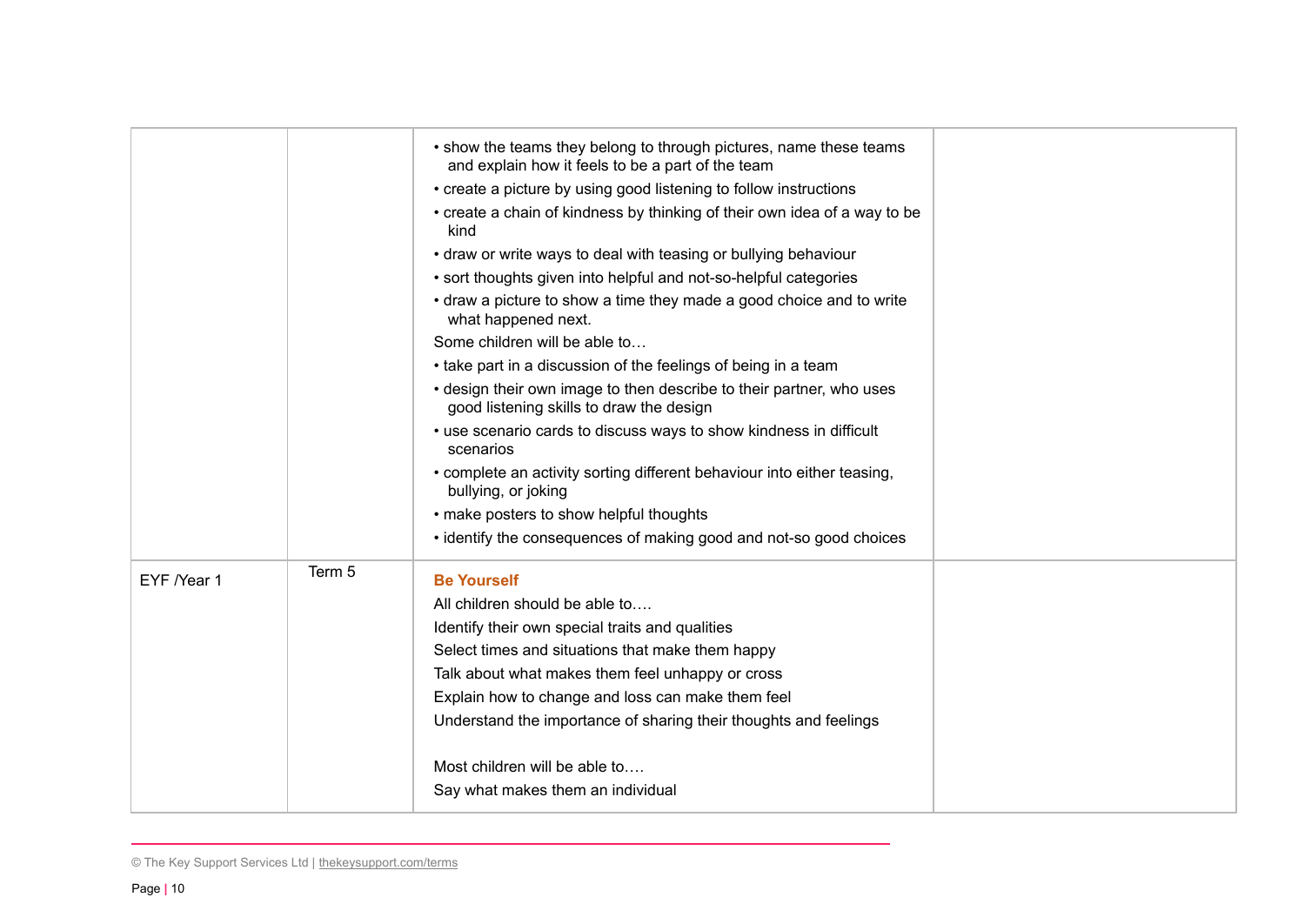|              |        | Identify feelings from facial expressions and body language                                                 |  |
|--------------|--------|-------------------------------------------------------------------------------------------------------------|--|
|              |        | Talk confidently about what they like that makes them feel happy                                            |  |
|              |        | Explain how to manage feelings of anger or sadness                                                          |  |
|              |        | Describe strategies to explain how change and loss can be dealt with<br>positively                          |  |
|              |        | Understand the importance of sharing their thoughts and feelings<br>respectfully                            |  |
|              |        | Some children will be able to                                                                               |  |
|              |        | Discuss the importance of individuality                                                                     |  |
|              |        | Identify and name a wide range of feelings                                                                  |  |
|              |        | Explain why their likes make them feel happy                                                                |  |
|              |        | Help others manage any uncomfortable feelings they are experiencing.                                        |  |
|              |        | Reflect on how they can support others going through change or loss                                         |  |
|              |        | Think about the impact of sharing their thoughts and feelings<br>respectfully and speaking kindly to others |  |
|              |        |                                                                                                             |  |
| EYF / Year 1 | Term 6 | <b>Britain</b>                                                                                              |  |
|              |        | All children will be able to                                                                                |  |
|              |        | • identify groups and communities that they belong to                                                       |  |
|              |        | • explain how to be a good neighbor                                                                         |  |
|              |        | • pick out things that harm and things that help a neighborhood                                             |  |
|              |        | • describe what it is like to live in Britain                                                               |  |
|              |        | • identify similarities and differences between British people                                              |  |
|              |        | • talk about what makes them feel proud of being British.                                                   |  |
|              |        | Most children will be able to                                                                               |  |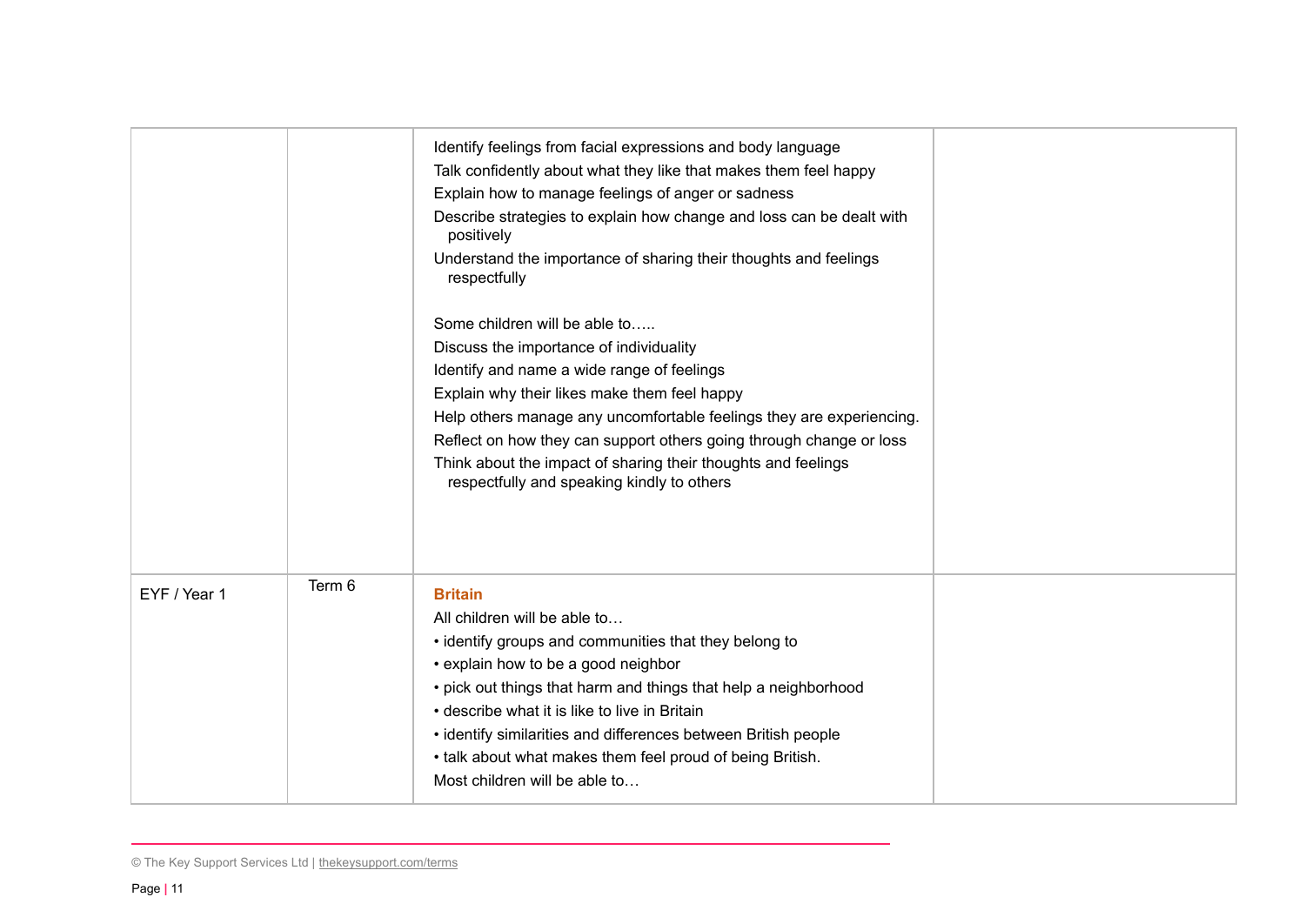| • describe how they can help groups and communities they belong to                        |
|-------------------------------------------------------------------------------------------|
| • recognize choices can have negative and positive consequences                           |
| • explain some consequences of negative and positive choices                              |
| • talk about why helping their neighborhood is important                                  |
| • describe different aspects of living in Britain                                         |
| • give reasons why it is important to have differences                                    |
| • identify famous British people, places and events                                       |
| • explain what famous British people, places and events tell them about<br>being British. |
| Some children will be able to                                                             |
| • talk about the benefits of helping a community                                          |
| • describe how other people are affected by choices they make                             |
| • give more detailed reasons why it is important to help their<br>neighborhood            |
| • describe how they can make all people feel happy and welcome                            |
| • begin to understand the idea of respect                                                 |
| • identify that people have different opinions.                                           |
|                                                                                           |

<span id="page-11-0"></span><sup>©</sup> The Key Support Services Ltd | [thekeysupport.com/terms](https://thekeysupport.com/terms-of-use)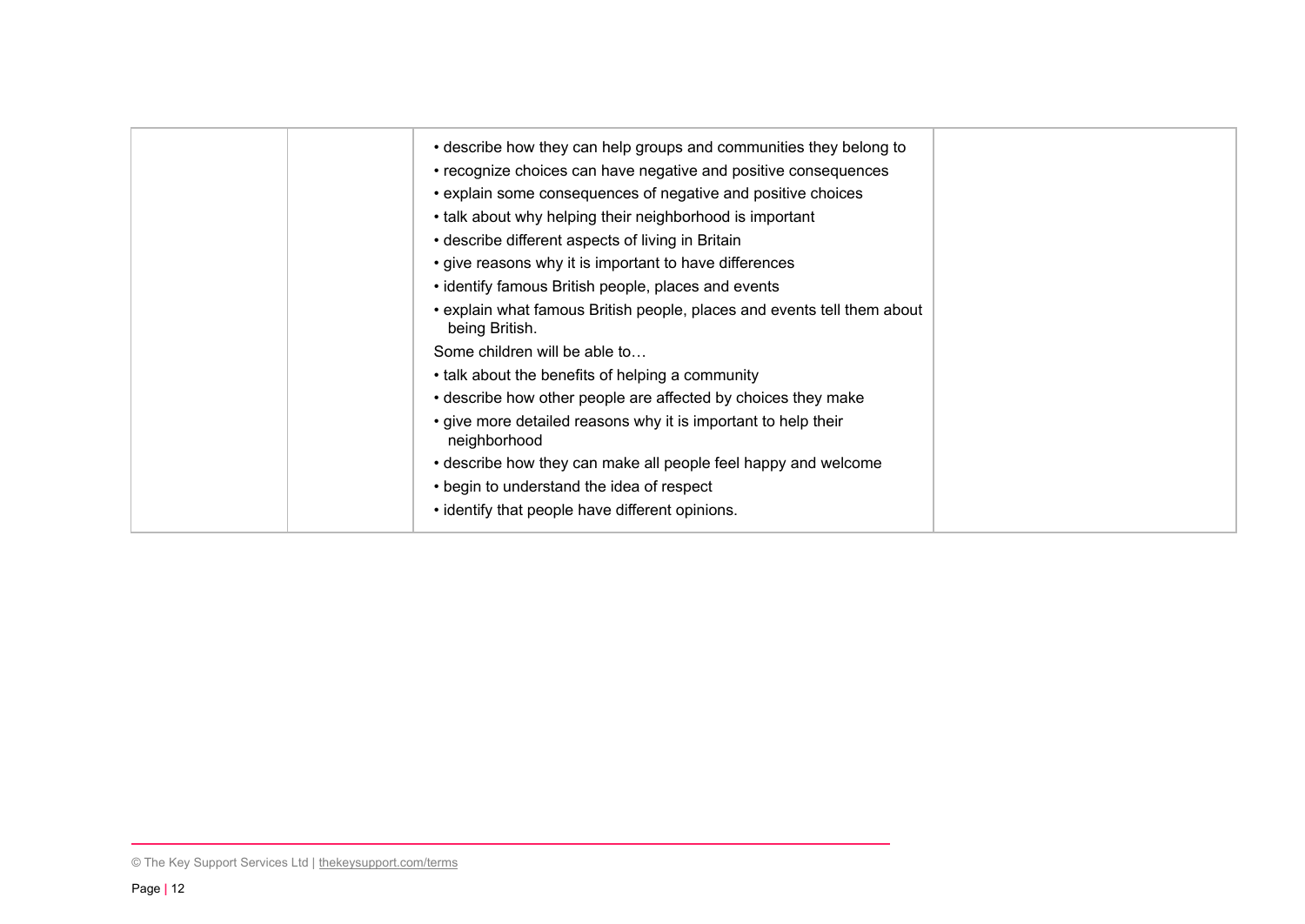| <b>TOPIC</b>                | PUPILS SHOULD KNOW                                                                                                                                                                                                                              |
|-----------------------------|-------------------------------------------------------------------------------------------------------------------------------------------------------------------------------------------------------------------------------------------------|
| Families and                | • That families are important for children growing up because they can give love, security, and stability                                                                                                                                       |
| people who care<br>about me | • The characteristics of healthy family life, commitment to each other, including in times of difficulty, protection and care for children<br>and other family members, the importance of spending time together and sharing each other's lives |
|                             | • That others' families, either in school or in the wider world, sometimes look different from their family, but that they should respect<br>those differences and know that other children's families are also characterised by love and care  |
|                             | • That stable, caring relationships, which may be of different types, are at the heart of happy families, and are important for children's<br>security as they grow up                                                                          |
|                             | • That marriage represents a formal and legally recognised commitment of two people to each other which is intended to be lifelong                                                                                                              |
|                             | • How to recognise if family relationships are making them feel unhappy or unsafe, and how to seek help or advice from others if<br>needed                                                                                                      |
| Caring                      | • How important friendships are in making us feel happy and secure, and how people choose and make friends                                                                                                                                      |
| friendships                 | • The characteristics of friendships, including mutual respect, truthfulness, trustworthiness, loyalty, kindness, generosity, trust, sharing<br>interests and experiences and support with problems and difficulties                            |
|                             | • That healthy friendships are positive and welcoming towards others, and do not make others feel lonely or excluded                                                                                                                            |
|                             | • That most friendships have ups and downs, and that these can often be worked through so that the friendship is repaired or even<br>strengthened, and that resorting to violence is never right                                                |
|                             | • How to recognise who to trust and who not to trust, how to judge when a friendship is making them feel unhappy or uncomfortable,<br>managing conflict, how to manage these situations and how to seek help or advice from others, if needed   |
| Respectful<br>relationships | • The importance of respecting others, even when they are very different from them (for example, physically, in character, personality<br>or backgrounds), or make different choices or have different preferences or beliefs                   |
|                             | • Practical steps they can take in a range of different contexts to improve or support respectful relationships                                                                                                                                 |
|                             | • The conventions of courtesy and manners                                                                                                                                                                                                       |
|                             | • The importance of self-respect and how this links to their own happiness                                                                                                                                                                      |
|                             | • That in school and in wider society they can expect to be treated with respect by others, and that in turn they should show due<br>respect to others, including those in positions of authority                                               |
|                             | • About different types of bullying (including cyberbullying), the impact of bullying, responsibilities of bystanders (primarily reporting<br>bullying to an adult) and how to get help                                                         |
|                             | • What a stereotype is, and how stereotypes can be unfair, negative or destructive                                                                                                                                                              |

# **Appendix 2: By the end of primary school pupils should know**

<sup>©</sup> The Key Support Services Ltd | [thekeysupport.com/terms](https://thekeysupport.com/terms-of-use)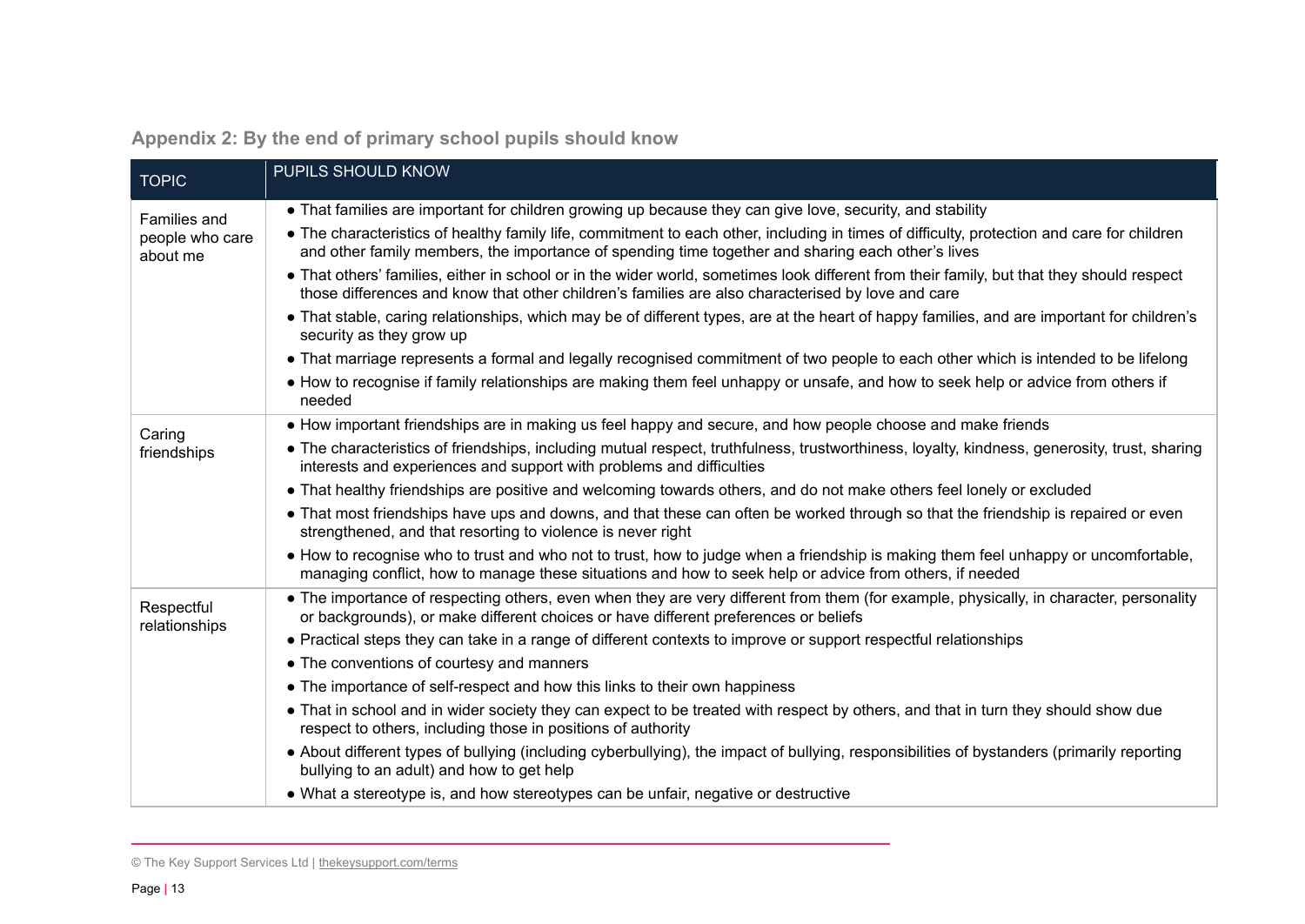|                         | • The importance of permission-seeking and giving in relationships with friends, peers and adults                                                                                   |
|-------------------------|-------------------------------------------------------------------------------------------------------------------------------------------------------------------------------------|
| Online<br>relationships | • That people sometimes behave differently online, including by pretending to be someone they are not                                                                               |
|                         | • That the same principles apply to online relationships as to face-to face relationships, including the importance of respect for others<br>online including when we are anonymous |
|                         | • The rules and principles for keeping safe online, how to recognise risks, harmful content and contact, and how to report them                                                     |
|                         | • How to critically consider their online friendships and sources of information including awareness of the risks associated with people<br>they have never met                     |
|                         | • How information and data is shared and used online                                                                                                                                |
| Being safe              | • What sorts of boundaries are appropriate in friendships with peers and others (including in a digital context)                                                                    |
|                         | • About the concept of privacy and the implications of it for both children and adults; including that it is not always right to keep secrets<br>if they relate to being safe       |
|                         | • That each person's body belongs to them, and the differences between appropriate and inappropriate or unsafe physical, and other,<br>contact                                      |
|                         | • How to respond safely and appropriately to adults they may encounter (in all contexts, including online) whom they do not know                                                    |
|                         | • How to recognise and report feelings of being unsafe or feeling bad about any adult                                                                                               |
|                         | • How to ask for advice or help for themselves or others, and to keep trying until they are heard                                                                                   |
|                         | • How to report concerns or abuse, and the vocabulary and confidence needed to do so                                                                                                |
|                         | • Where to get advice e.g. family, school and/or other sources                                                                                                                      |

**Appendix 2: By the end of secondary school pupils should know**

<span id="page-13-0"></span>

| <b>TOPIC</b>    | PUPILS SHOULD KNOW                                                                                                                                                                                                                                                                                                |
|-----------------|-------------------------------------------------------------------------------------------------------------------------------------------------------------------------------------------------------------------------------------------------------------------------------------------------------------------|
| <b>Families</b> | • That there are different types of committed, stable relationships                                                                                                                                                                                                                                               |
|                 | • How these relationships might contribute to human happiness and their importance for bringing up children                                                                                                                                                                                                       |
|                 | • What marriage is, including their legal status e.g. that marriage carries legal rights and protections not available to couples who are<br>cohabiting or who have married, for example, in an unregistered religious ceremony                                                                                   |
|                 | • Why marriage is an important relationship choice for many couples and why it must be freely entered into                                                                                                                                                                                                        |
|                 | • The characteristics and legal status of other types of long-term relationships                                                                                                                                                                                                                                  |
|                 | • The roles and responsibilities of parents with respect to raising of children, including the characteristics of successful parenting                                                                                                                                                                            |
|                 | • How to: determine whether other children, adults or sources of information are trustworthy: judge when a family, friend, intimate or<br>other relationship is unsafe (and to recognize this in others' relationships); and, how to seek help or advice, including reporting<br>concerns about others, if needed |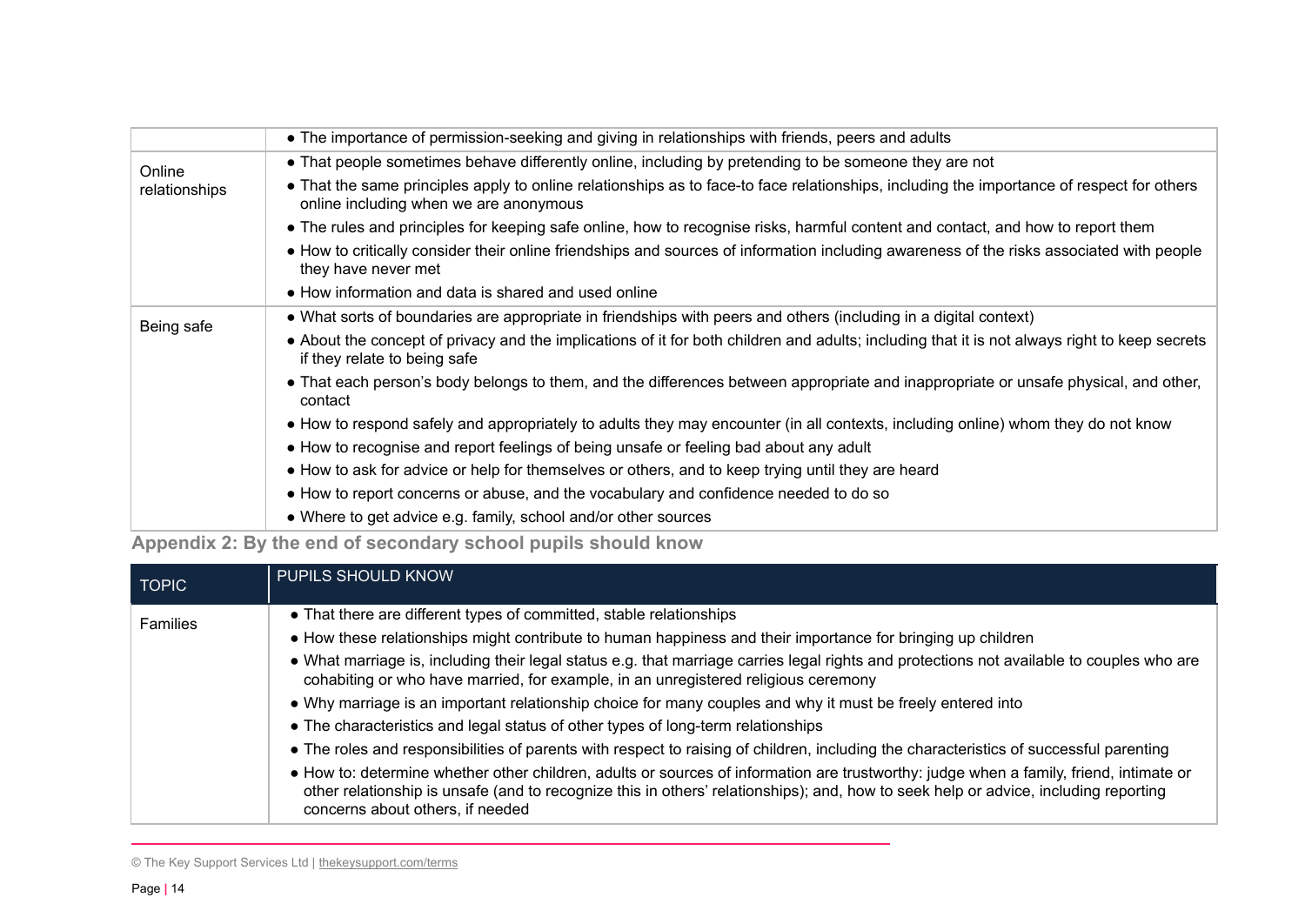| Respectful<br>relationships,<br>including | • The characteristics of positive and healthy friendships (in all contexts, including online) including trust, respect, honesty, kindness,<br>generosity, boundaries, privacy, consent and the management of conflict, reconciliation and ending relationships. This includes<br>different (non-sexual) types of relationship |
|-------------------------------------------|-------------------------------------------------------------------------------------------------------------------------------------------------------------------------------------------------------------------------------------------------------------------------------------------------------------------------------|
| friendships                               | • Practical steps they can take in a range of different contexts to improve or support respectful relationships                                                                                                                                                                                                               |
|                                           | • How stereotypes, in particular stereotypes based on sex, gender, race, religion, sexual orientation, or disability, can cause damage<br>(e.g. how they might normalise non-consensual behaviour or encourage prejudice)                                                                                                     |
|                                           | • That in school and in wider society they can expect to be treated with respect by others, and that in turn they should show due<br>respect to others, including people in positions of authority and due tolerance of other people's beliefs                                                                                |
|                                           | • About different types of bullying (including cyberbullying), the impact of bullying, responsibilities of bystanders to report bullying and<br>how and where to get help                                                                                                                                                     |
|                                           | • That some types of behaviour within relationships are criminal, including violent behaviour and coercive control                                                                                                                                                                                                            |
|                                           | • What constitutes sexual harassment and sexual violence and why these are always unacceptable                                                                                                                                                                                                                                |
|                                           | • The legal rights and responsibilities regarding equality (particularly with reference to the protected characteristics as defined in the<br>Equality Act 2010) and that everyone is unique and equal                                                                                                                        |
| Online and<br>media                       | • Their rights, responsibilities and opportunities online, including that the same expectations of behaviour apply in all contexts,<br>including online                                                                                                                                                                       |
|                                           | • About online risks, including that any material someone provides to another has the potential to be shared online and the difficulty of<br>removing potentially compromising material placed online                                                                                                                         |
|                                           | • Not to provide material to others that they would not want shared further and not to share personal material which is sent to them                                                                                                                                                                                          |
|                                           | • What to do and where to get support to report material or manage issues online                                                                                                                                                                                                                                              |
|                                           | • The impact of viewing harmful content                                                                                                                                                                                                                                                                                       |
|                                           | • That specifically sexually explicit material e.g. pornography presents a distorted picture of sexual behaviours, can damage the way<br>people see themselves in relation to others and negatively affect how they behave towards sexual partners                                                                            |
|                                           | • That sharing and viewing indecent images of children (including those created by children) is a criminal offence which carries severe<br>penalties including jail                                                                                                                                                           |
|                                           | • How information and data is generated, collected, shared and used online                                                                                                                                                                                                                                                    |
| Being safe                                | • The concepts of, and laws relating to, sexual consent, sexual exploitation, abuse, grooming, coercion, harassment, rape, domestic<br>abuse, forced marriage, honour-based violence and FGM, and how these can affect current and future relationships                                                                       |
|                                           | • How people can actively communicate and recognise consent from others, including sexual consent, and how and when consent<br>can be withdrawn (in all contexts, including online)                                                                                                                                           |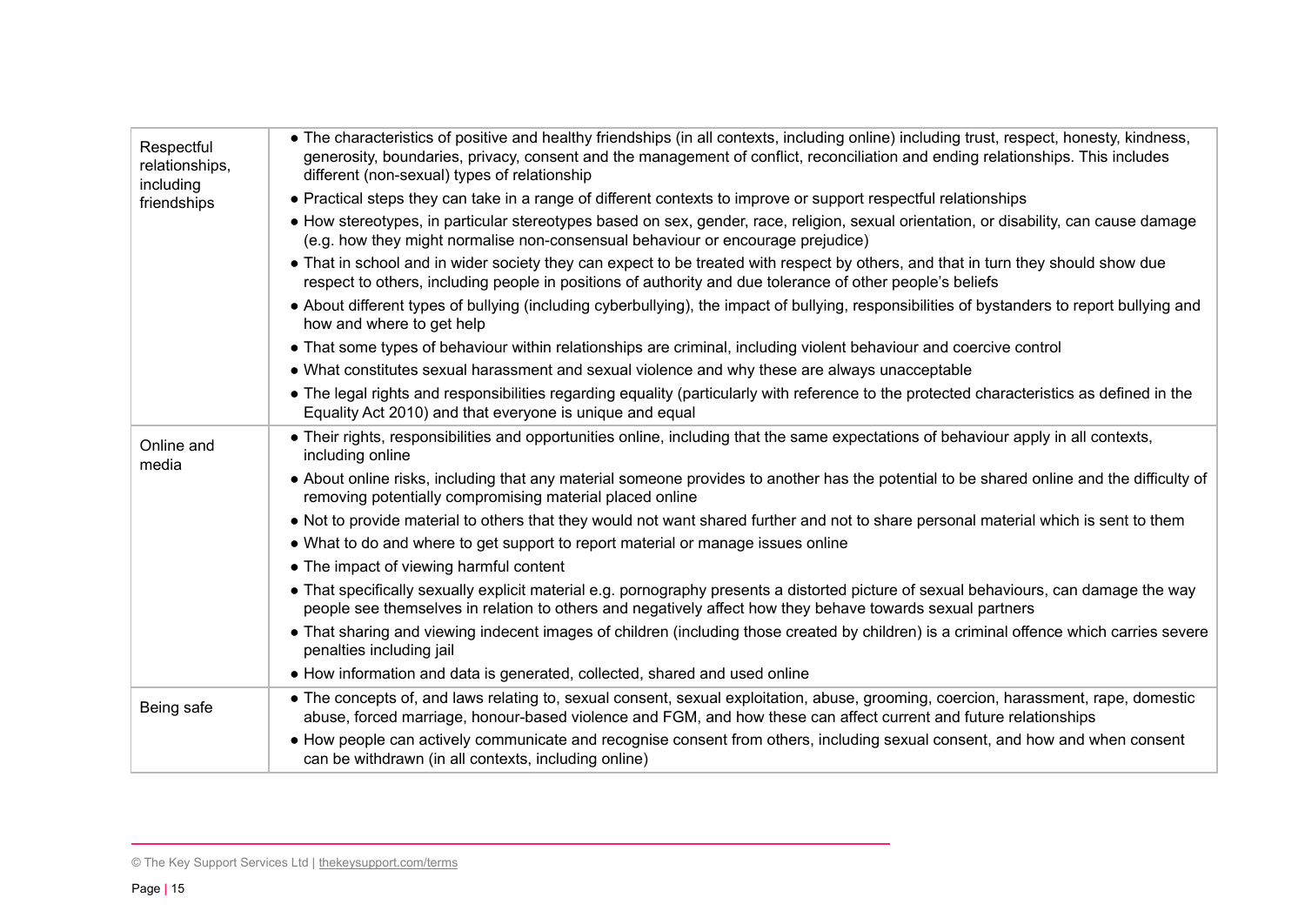| Intimate and<br>sexual<br>relationships,<br>including sexual<br>health | • How to recognise the characteristics and positive aspects of healthy one-to-one intimate relationships, which include mutual<br>respect, consent, loyalty, trust, shared interests and outlook, sex, and friendship      |
|------------------------------------------------------------------------|----------------------------------------------------------------------------------------------------------------------------------------------------------------------------------------------------------------------------|
|                                                                        | • That all aspects of health can be affected by choices they make in sex and relationships, positively or negatively, e.g. physical,<br>emotional, mental, sexual, and reproductive health and wellbeing                   |
|                                                                        | • The facts about reproductive health, including fertility and the potential impact of lifestyle on fertility for men and women                                                                                            |
|                                                                        | • That there are a range of strategies for identifying and managing sexual pressure, including understanding peer pressure, resisting<br>pressure and not pressurising others                                              |
|                                                                        | • That they have a choice to delay sex or to enjoy intimacy without sex                                                                                                                                                    |
|                                                                        | • The facts about the full range of contraceptive choices, efficacy and options available                                                                                                                                  |
|                                                                        | • The facts around pregnancy including miscarriage                                                                                                                                                                         |
|                                                                        | • That there are choices in relation to pregnancy (with medically and legally accurate, impartial information on all options, including<br>keeping the baby, adoption, abortion and where to get further help)             |
|                                                                        | • How the different sexually transmitted infections (STIs), including HIV/AIDs, are transmitted, how risk can be reduced through safer<br>sex (including through condom use) and the importance of and facts about testing |
|                                                                        | • About the prevalence of some STIs, the impact they can have on those who contract them and key facts about treatment                                                                                                     |
|                                                                        | • How the use of alcohol and drugs can lead to risky sexual behaviour                                                                                                                                                      |
|                                                                        | • How to get further advice, including how and where to access confidential sexual and reproductive health advice and treatment                                                                                            |

<sup>©</sup> The Key Support Services Ltd | [thekeysupport.com/terms](https://thekeysupport.com/terms-of-use)